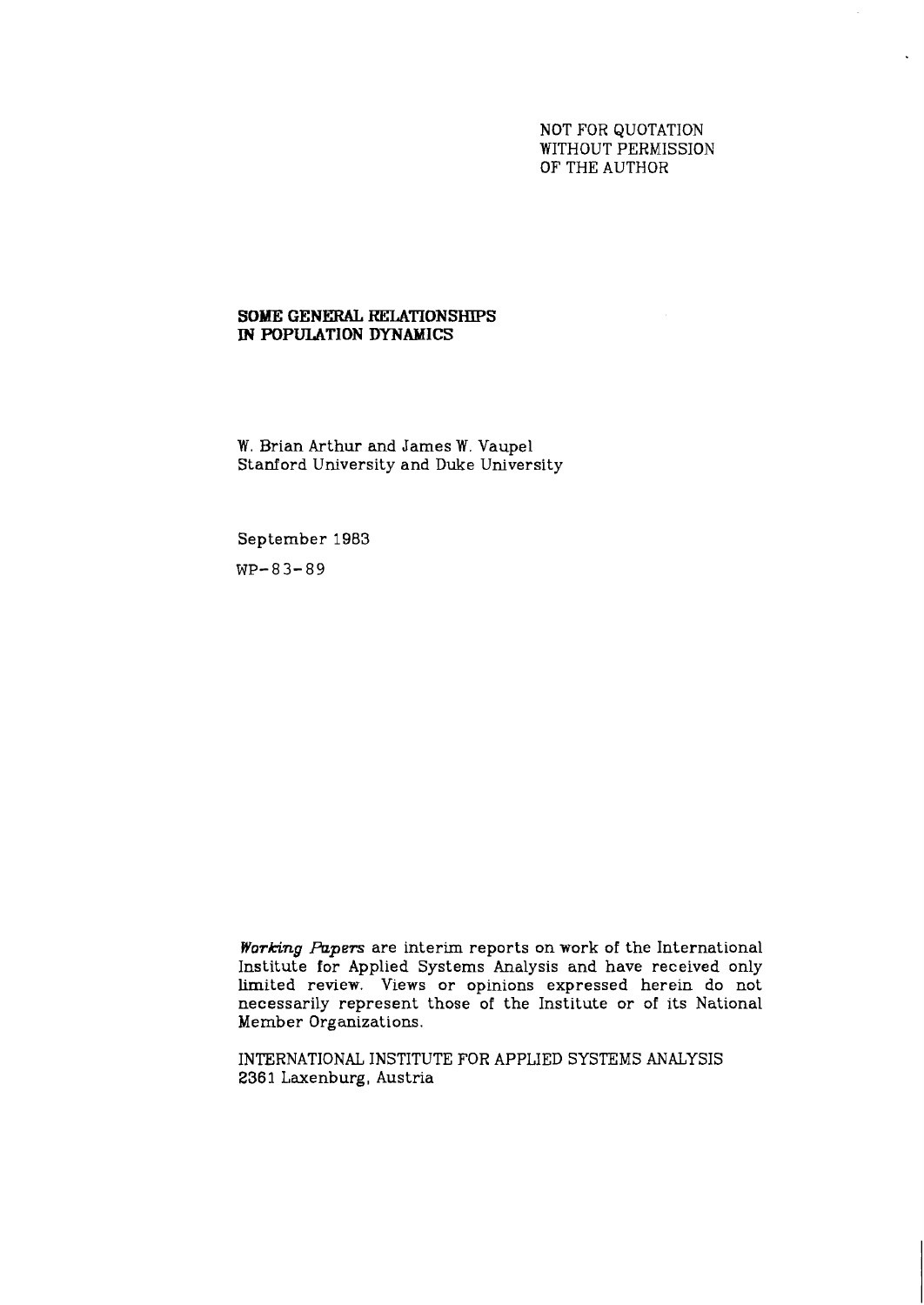### **SOME GENERAL RELATIONSHIPS IN POPULATION DYNAMICS**

W. Brian Arthur and James W. Vaupel

Important recent research by Samuel Preston and Ansley Coale **(1982)** extends the Lotka system of stable population equations (Lotka **1939)** to **any** population. Here we present an alternative general system and describe its duality with the Preston-Coale system. We derive these results by considering the calculus of change on the surface of population density defined over age and time. We show that analysis of this Lexis surface leads to all the known fundamental relationships of the dynamics of single-region human populations, as well as some interesting new relationships.

### **The Lexis Surface**

**A** useful concept in population dynamics is the notion of a population surface that represents the size-density of a population at various ages and times (Lotka **1926, 1931,** and **1940;** Preston and Coale **1982).** Let  $N^{\circ}(\alpha,t)$  be the number of live individuals in some population in a unit age and time interval, at age a and time **f.** Over the age and time plane,  $N^{\circ}(\alpha, t)$  will form a surface, with discontinuities at the boundaries of each small age-time interval. If the population is large, we can approximate this  $N^{\circ}(\alpha, t)$  surface with a continuously differentiable surface  $N(\alpha, t)$ which we may interpret as representing the density of the population at instantaneous age **a** and time **t.** Generahzing the notion of a Lexis diagram, we will call the surface defined by  $N(a, t)$  a Lexis surface.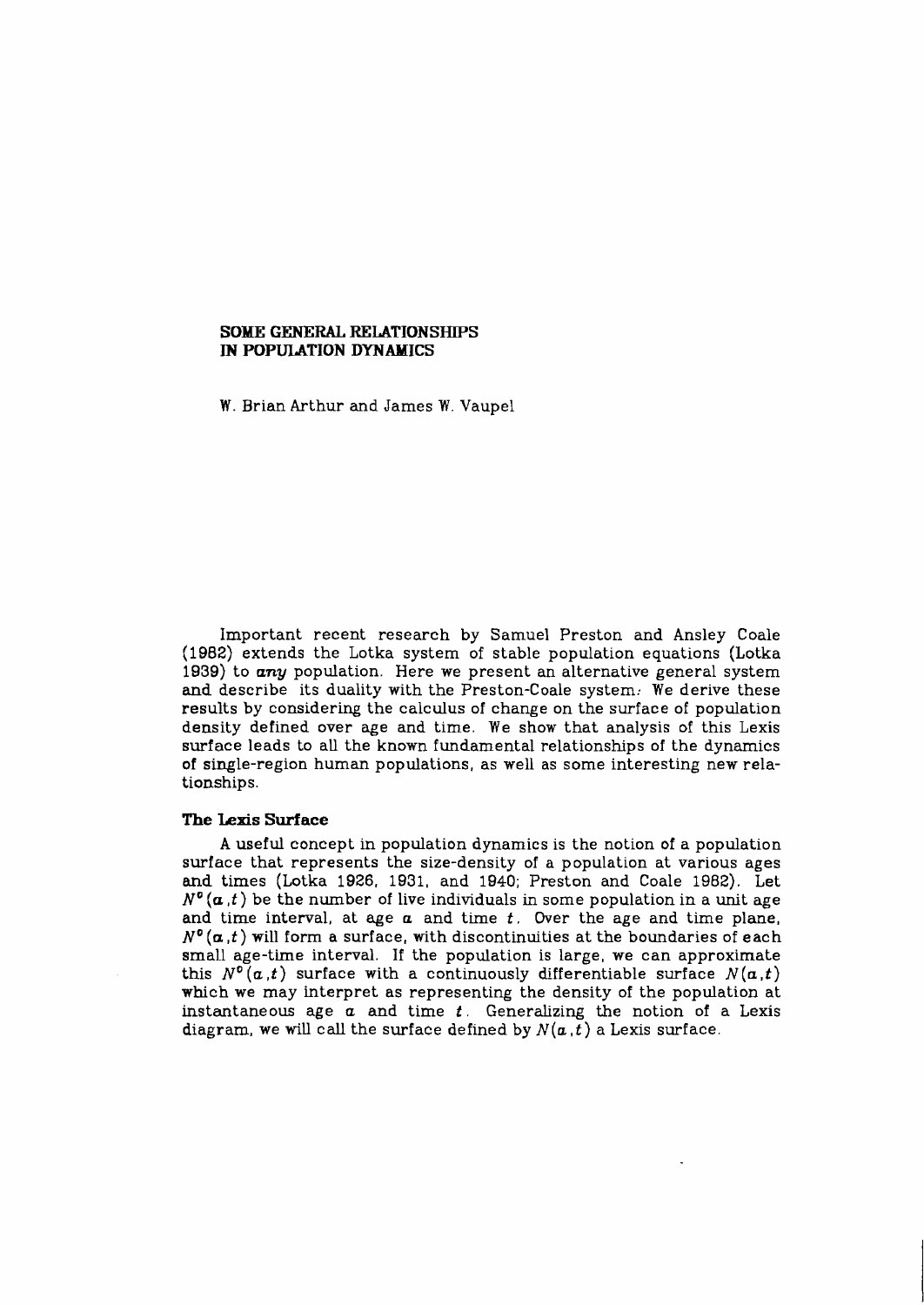#### The Fundamental Local Identity

Assume, for the time being, that the population is closed to migration. In exploring the dynamics of change in population size, it is useful to focus on rates of change in three directions--as age increases, as time increases, and as age and time increase in tandem. It is convenient to work with relative or proportional rates of change known as intensities, rather than with absolute rates. Consequently, define:

$$
\boldsymbol{r}(\boldsymbol{a},t) = (\partial N(\boldsymbol{a},t)/\partial t)/N(\boldsymbol{a},t), \qquad (1)
$$

$$
\nu(a,t) = -(\partial N(a,t)/\partial a)/N(a,t), \qquad (2)
$$

$$
\mu(\alpha,t) = -(\partial N(\alpha+x,t+x)/\partial x)/N(\alpha,t), \quad \alpha t \ge 0. \tag{3}
$$

The importance of the age-specific growth rate  $r$  was brought to the attention of demographers by Preston and Coale (1982). The age intensity  $\nu$ , which gives the relative rate of change in the density of the population with age, is also a useful quantity to consider, as we will show. The value  $\mu$  gives the relative rate of change in the density of the population in the cohort direction where age and time increase together. In a population closed to migration,  $\mu$  is equivalent to the well-known force of mortality'.

The values of  $r$ ,  $\nu$  and  $\mu$  are related by what we might call the fundamental local identity of the Lexis surface. In any population at any age  $a$ and time  $t$  :

$$
\mu(a,t)=\nu(a,t)-r(a,t). \qquad (4)
$$

Preston and Coale prove this result in the appendix to their 1982 paper. (See also Horiuchi 1983.) Here we give an alternative derivation that may be of some pedagogical value. As shown in Figure 1, one can imagine  $r$ ,  $\mu$ , and  $\nu$  as vectors pointing in three directions in a Lexis surface. In one unit of time, the height of the surface, **N,** changes at an intensity r. Similarly, over one unit of age, N changes at an intensity  $-v$ . Over the diagonal, N falls off at an intensity  $\mu$ -but this diagonal is  $\sqrt{2}$  long, so the change over one unit of distance is  $-\mu/\sqrt{2}$ . Projecting r and v in this 45<sup>°</sup> direction must also give this magnitude<sup> $\epsilon$ </sup>:

$$
r \cos(45) + (-\nu) \cos(45) = -\mu/\sqrt{2} \tag{5}
$$

Substituting  $1/\sqrt{2}$  for cos(45) and multiplying by  $-\sqrt{2}$  yields (4), the fundamental local identity.

The fundamental local identity in (4) turns out to be equivalent to one of the main representations of population dynamics. Substituting (1) and (2) in (4) and multiplying by  $-N(a,t)$  yields the von Förster (1959) equation:

**<sup>1</sup>** The minus sign in the definition of  $\nu$  and  $\mu$  and its absence in the definition of  $r$  is a mathematical nuisance. This convention, however, is consistent with demographic usage and has the advantage that in a population closed to migration  $\mu$  will always be positive and in many populations  $r$  and  $\nu$  will be positive at most ages.

<sup>2</sup> Technically,  $\tau$  and  $\nu$  are the components of the (normalized) gradient of  $N(\alpha, t)$ . Projecting this gradient into the cohort direction must yield  $-\mu / \sqrt{2}$ .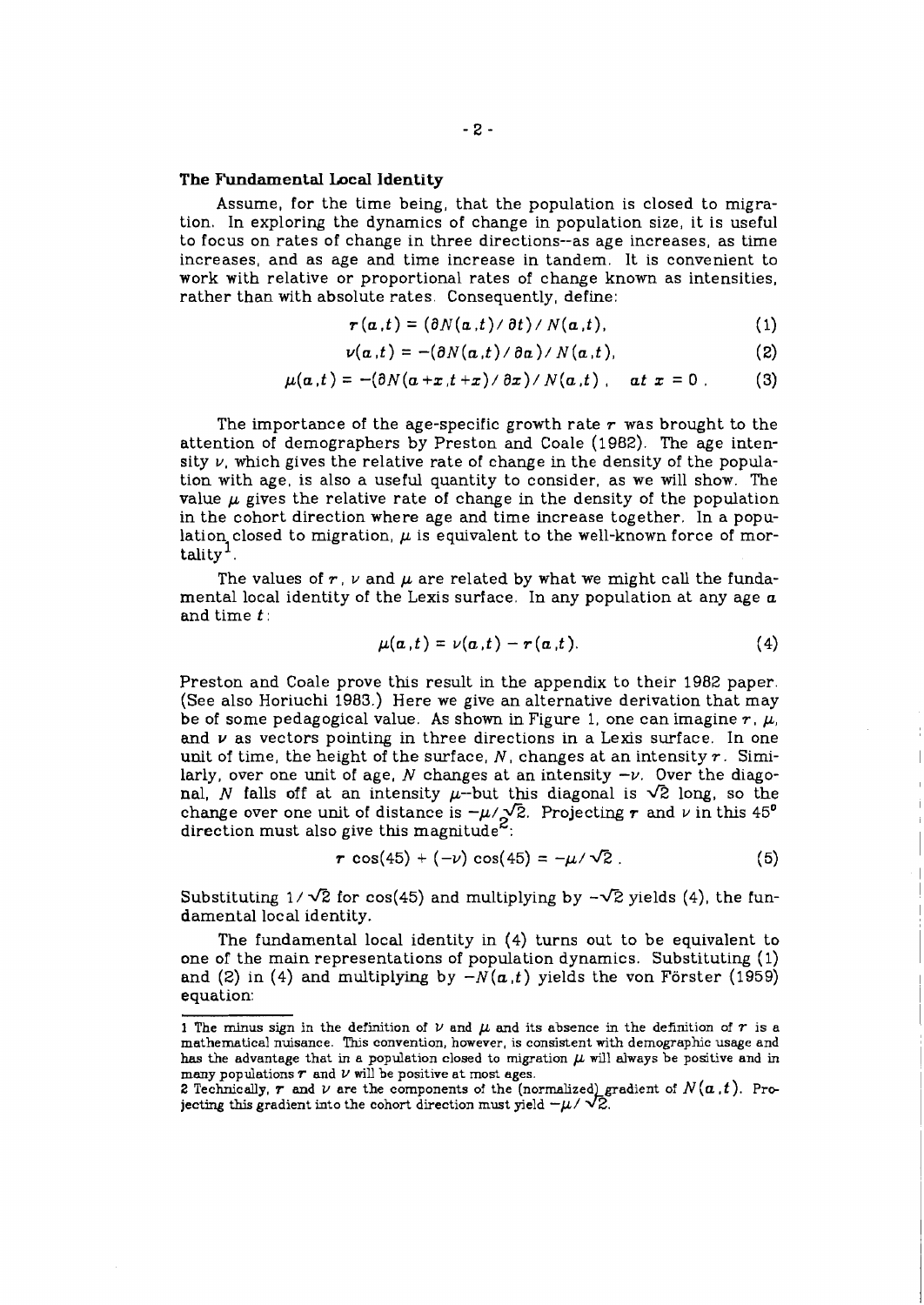

Figure 1. Vector proof of the fundamental local identity.

$$
\partial N(a,t)/\partial a + \partial N(a,t)/\partial t = -\mu(a,t) N(a,t) \tag{6}
$$

# **Through Time and Age on a Lexis Surface**

The fundamental local identity and its von Förster equivalent describe local relationships at a point on the Lexis surface. We now introduce a calculus of line integrals that permits comparisons of population densities at distant points on the surface in terms of the local intensities defined above. To begin, recall that the standard differential equation

$$
dy/dx = k(x) y(x)
$$
 (7)

has the solution (see Coddington and Levinson 1955):

$$
y(x_2) = y(x_1) e^{\int_{x_1}^{x_2} k(s) ds}.
$$
 (8)

Using this equation, population densities at different ages and times can be related by integrating intensities of change over appropriate directions. For example, to arrive at:

(i) the population density at some age  $a_2$  knowing that of a younger age  $a_1$ , at the same point in time t, we use (2)

$$
\partial N(x,t)/\partial x = -\nu(x,t) N(x,t)
$$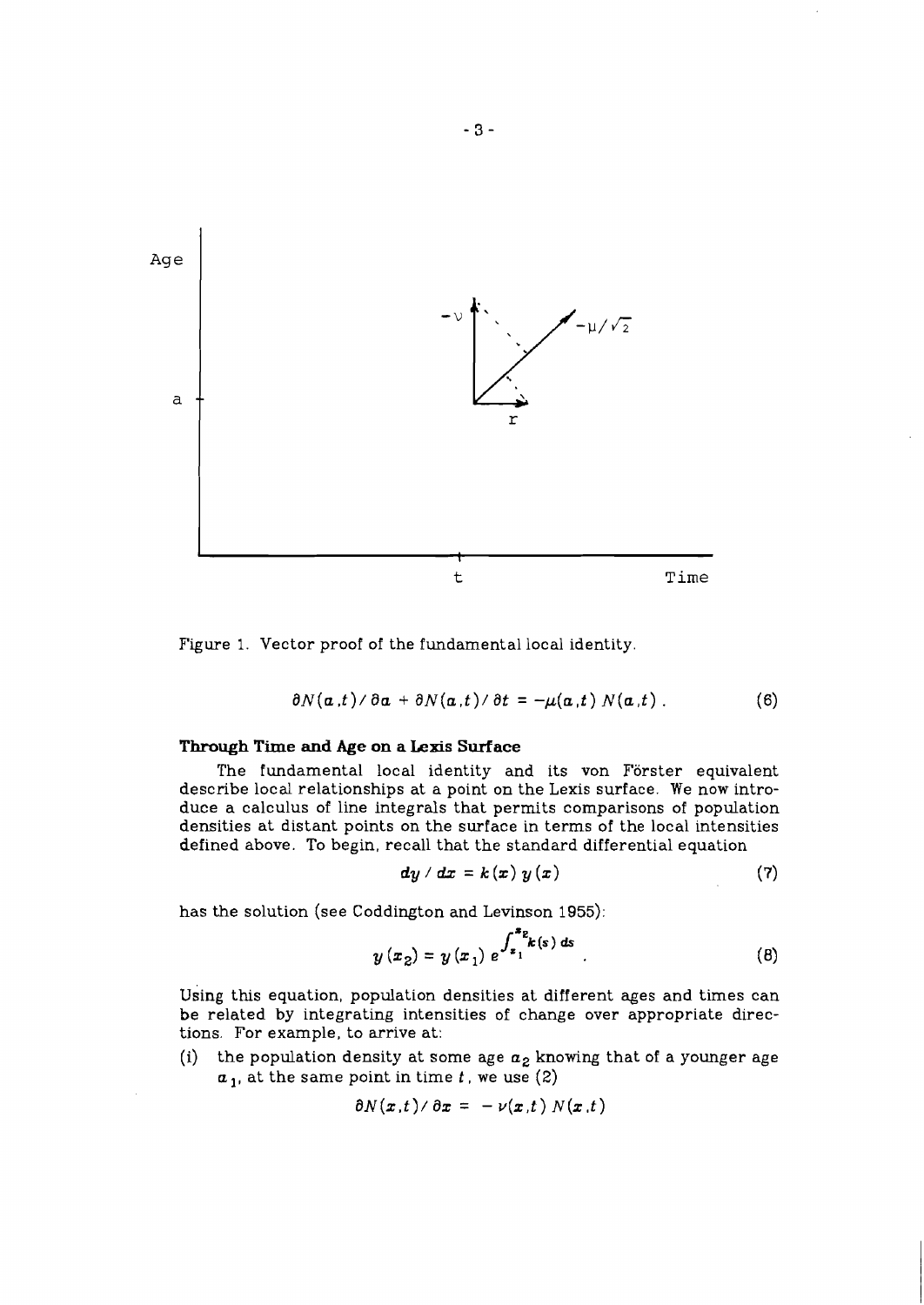so that

$$
N(a_{2},t) = N(a_{1},t) e^{-\int_{a_{1}}^{a_{2}} v(x,t)dx};
$$
\n(9)

(ii) the population density at a given age  $\alpha$  at some time  $t_2$  knowing that at an earlier time  $t<sub>1</sub>$ , we use (1)

$$
\partial N(a,y)/\partial y = r(a,y)N(a,y)
$$

so that

$$
N(a,t_2) = N(a,t_1) e^{\int_{t_1}^{t_2} \tau(a,y) dy} ; \qquad (10)
$$

(iii) the population density for a cohort at some age  $a_2$  knowing that at an earlier age and time  $a_1, t_1$ , we use (3) in an equivalent form

$$
\partial N(a_1+x,t_1+x)/\partial x = -\mu(a_1+x,t_1+x)N(a_1+x,t_1+x)
$$

so that

$$
N(a_2, t_1 + a_2 - a_1) = N(a_1, t_1) e^{-\int_0^a e^{-a_1} \mu(a_1 + x, t_1 + x) dx}
$$
 (11)

With these three expressions in hand, it is possible to navigate at will around a Lexis surface. For instance as shown in Figure 2, to construct the population density at a position  $(a_2,t_2)$ , knowing it at a reference position  $(a_1,t_1)$  (where  $a_2 > a_1$  and  $t_2 > t_1$ ) one illustrative (if not very useful) route would be to travel down the cohort line from  $a_1$  and  $t_1$  to some point  $a_3$  and  $t_1+a_3-a_1$ , then to move along the time line to  $t_2$ , and finally to move up the age line to  $a_2$ . The formula for the entire voyage would be

> $\mathbf{r}$ **Contract**

$$
N(a_2, t_2) =
$$
  

$$
N(a_1, t_1) e^{\int_0^{\alpha_1 - \alpha_3} \mu(a_1 - x, t_1 - x) dx + \int_{t_1 - \alpha_1 + \alpha_3}^{t_2} r(a_3, y) dy - \int_{\alpha_3}^{\alpha_2} \nu(x, t_2) dx}
$$
 (12)

#### **A New Generalized System**

This "navigational" calculus can be used to derive a new generalized system of demographic relations as well as the Preston-Coale system. The relationship at time  $t$  between the population density at age  $a$  compared with the population density at birth could be expressed via an infinite number of different routes on a Lexis surface. One particularly simple route is to travel back from  $t$  along the birth axis and then follow the appropriate cohort up the diagonal to age  $a$ . For convenience in notation let  $g(y,t)$  equal  $r(0,t-y)$ , so that  $g(y,t)$  gives the growth rate of births  $y$  years before time  $t$ :

$$
g(y,t) = -(\partial N(0,t-y)/\partial y)/N(t-y)
$$
 (13)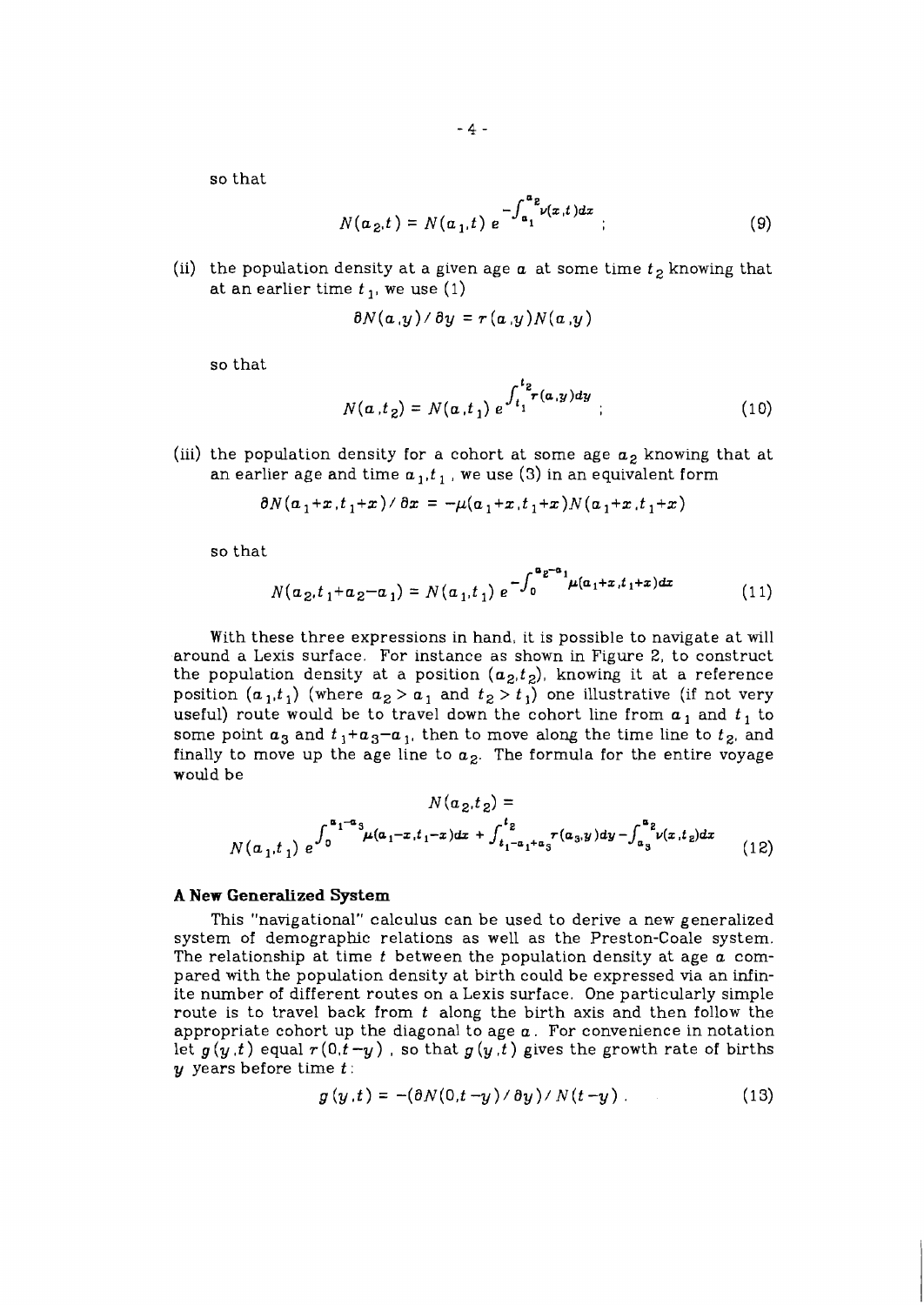

Figure 2. **A** voyage on a Lexis surface.

Then,

$$
N(0,t-a) = N(0,t) e^{-\int_0^a g(y,t)dy}
$$
 (14)

and from  $(11)$ 

$$
N(a,t) = N(0,t-a) e^{-\int_0^a \mu(x,t-a+x)dx}
$$
 (15)

The exponential in (15) simply the cohort survival function  $p_c(a,t)$ . Combining (14) and (15) thus yields the relationship we seek

$$
N(a,t) = N(0,t) e^{-\int_0^{\infty} g(y,t) dy} p_c(a,t) \tag{16}
$$

This identity will form the basis of the new generalized system.

Let the crude birth rate at time *t* be defined by

$$
b(t) = N(0,t) / \int_0^{\omega} N(a,t) da
$$
 (17)

where **w** is some advanced age beyond whch no one survives. Let the proportional age distribution of the population be given by

$$
c(\boldsymbol{a},t)=N(\boldsymbol{a},t)/\int_{0}^{\omega}N(\boldsymbol{a},t)d\boldsymbol{a}.
$$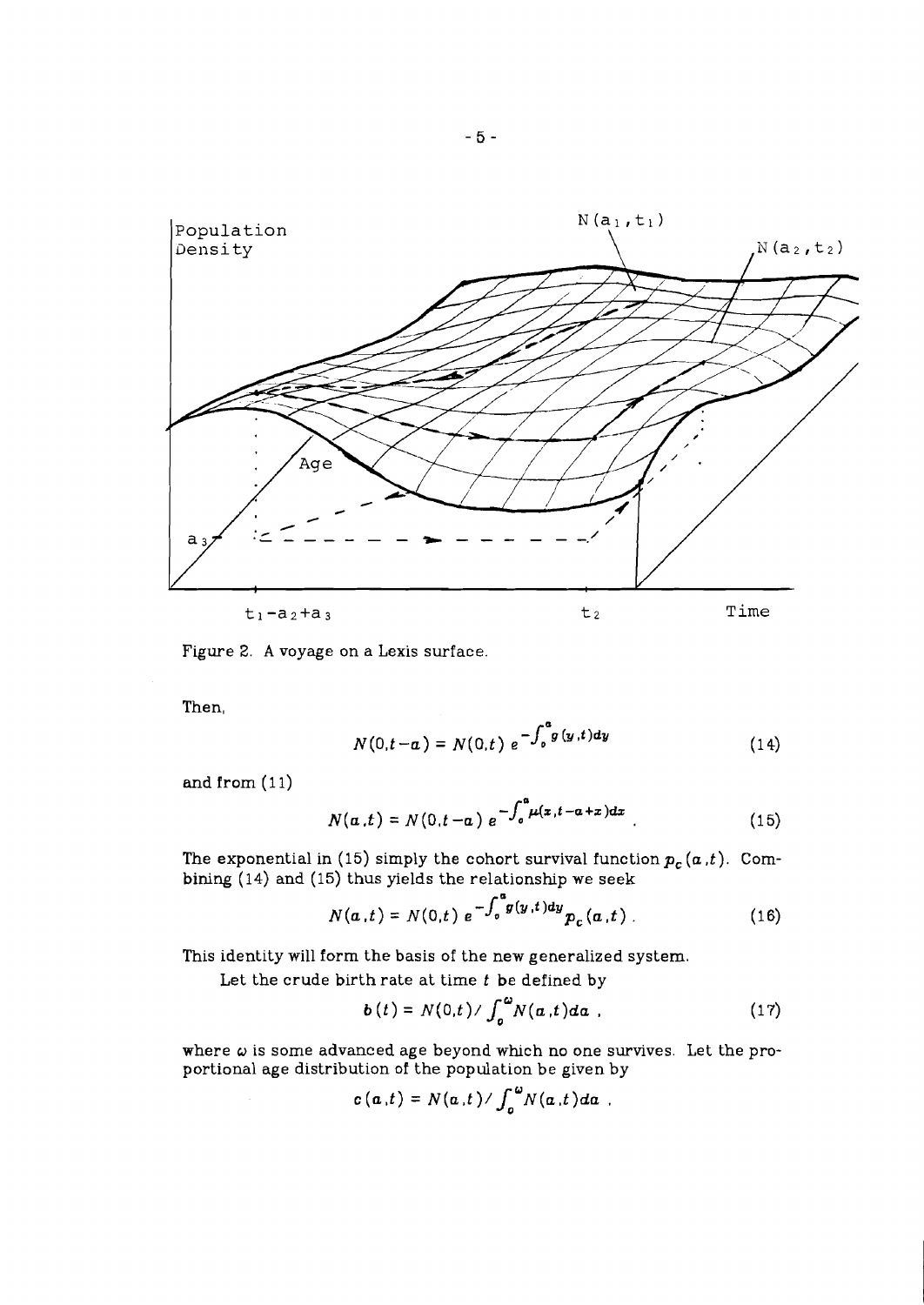so that from *(17)* 

$$
c(\alpha,t) = b(t) N(\alpha,t) / N(0,t)
$$
 (18)

And let  $m(a,t)$  be the maternity function such that

$$
N(0,t) = \int_{0}^{\omega} N(\alpha,t) m(\alpha,t) d\alpha
$$
 (19)

Using (16) to substitute for  $N(a,t)$  in (17), (18) and (19), and canceling *N(0,t)* where possible, we obtain,

$$
b(t) = 1/\int_0^\omega e^{-\int_0^a g(y,t)dy} p_c(a,t) da
$$
 (20)

$$
c(a,t) = b(t) e^{-\int_0^a g(y,t)dy} p_c(a,t)
$$
 (21)

$$
1 = \int_0^{\omega} e^{-\int_0^a g(y,t)dy} p_c(a,t) m(a,t) da
$$
 (22)

The new generalized system is given by *(20), (21)* and *(22).* As with the Preston-Coale system, ths system is valid over age and time for *any*  closed population and is readily extended, as noted below, to any population open to migration.

When the population is stable,  $p_c$ ,  $m$ , and the growth rate in births, **g,** are constant over time, so that the system reduces to the standard Lotka set of equations:

$$
b = 1/\int_{o}^{\omega} e^{-ga} p_c(a) da
$$
 (23)

$$
c(a) = b e^{-ga} p_c(a) . \qquad (24)
$$

$$
1 = \int_0^{\omega} e^{-g a} p_c(a) m(a) da
$$
 (25)

It turns out that just as the fundamental local identity is the von Forster equation in a different guise, the new general system is closely related to the Lotka-Volterra integral equation, the most standard representation of population dynamics (see Keyfitz 1968). Let  $B(t)$ . instead of  $N(0,t)$  denote the number of births at time  $t$ . The identity in (14) implies

$$
e^{-\int_0^a g(y,t)dy} = B(t-a)/B(t) \qquad (26)
$$

**Making** the substitution in the characteristic equation *(22)* and multiplying through by  $B(t)$  yields

$$
B(t) = \int_0^{\omega} B(t-a) p_c(a,t) m(a,t) da
$$
 (27)

which is the familiar homogeneous form of the Lotka-Volterra integral equation.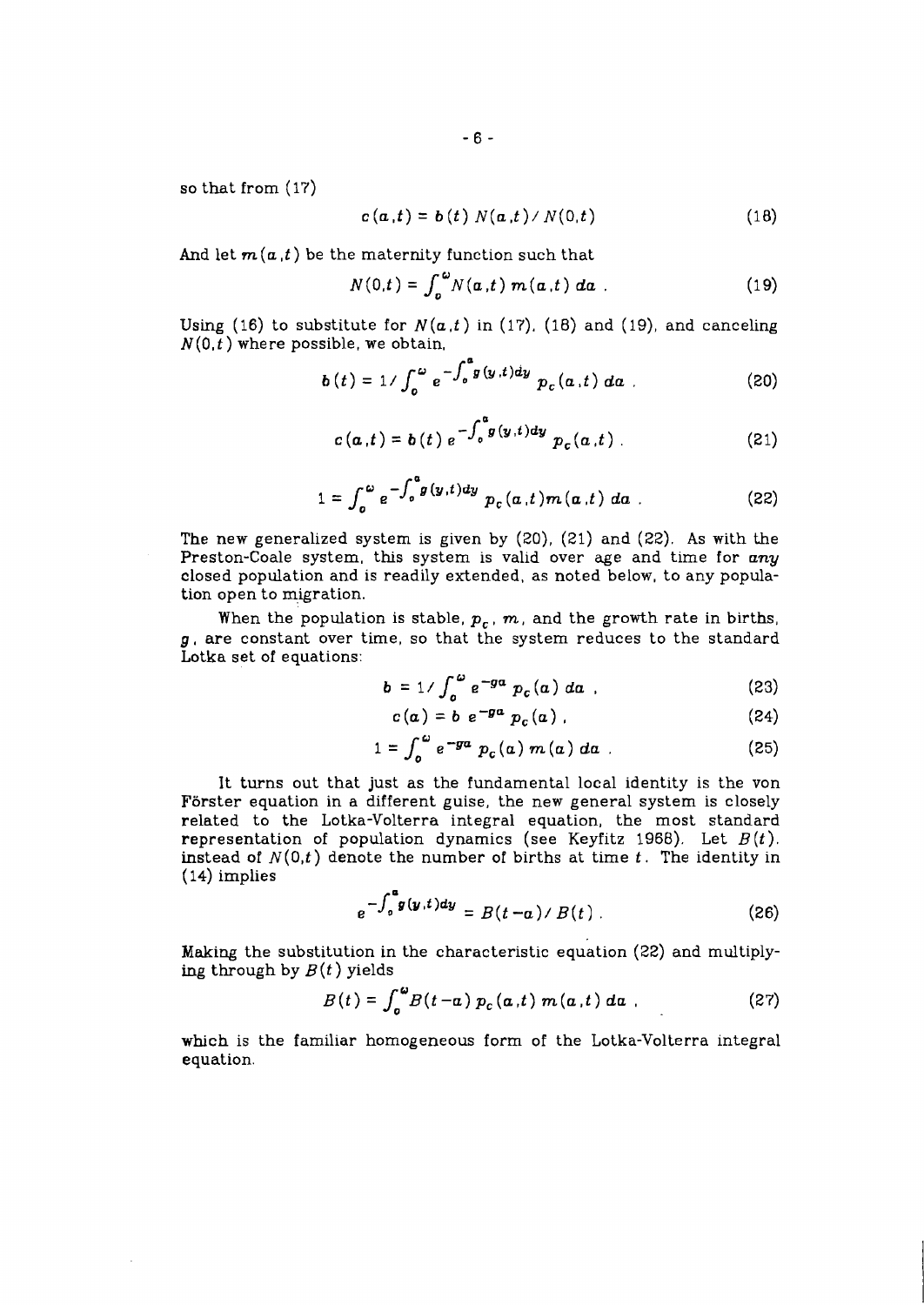### **The Preston-Coale System**

The Preston-Coale system can also be readily derived using the calculus of the Lexis surface. Taking the direct route from age zero to age **a**  at time **t** yields

$$
N(\boldsymbol{a},t) = N(0,t) e^{-\int_0^{\boldsymbol{a}} \nu(\boldsymbol{x},t) d\boldsymbol{x}}.
$$
 (28)

Using the fundamental local identity in **(4),** the exponential term in **(28)**  may be rewritten as:

$$
e^{-\int_0^a r(x,t)dx} e^{-\int_0^a \mu(x,t)dx}
$$

The second term in this expression is simply the period survival function  $p_p(a,t)$ . Thus,

$$
N(a,t) = N(0,t) e^{-\int_0^a r(x,t)dx} p_p(a,t) ,
$$
 (29)

which is the identity that forms the basis of the Preston-Coale system. As illustrated in Figure 3, this identity can be thought of as describing a route from age 0 to age **a** at time **t** that consists of a series of tacks, up the cohort direction, then back along the time direction, and so on. The new generalized system is based, on the other hand, on **9** voyage back in time along the birth axis and then up the cohort diagonal<sup>3</sup>.

In the same way that the new system can be derived from **(16),** the Preston-Coale system follows from (29): iysti<br>?9):<br>-• rí:

$$
b(t) = 1/\int_0^{\omega} e^{-\int_0^a r(x,t)dx} p_p(a,t)da \qquad (30)
$$

$$
c(a,t) = b(t) e^{-\int_0^a r(x,t)dx} p_p(a,t) \qquad (31)
$$

$$
1 = \int_0^{\omega} e^{-\int_0^{\tau} r(x,t)dx} p_p(a,t) m(a,t)da
$$
 (32)

As Preston and Coale remark, when population is stable this system also reduces to the familiar Lotka system.

$$
b(t) = 1/\int_0^{\omega} e^{-\int_0^{\tau} v(x,t)dx} da
$$
  
\n
$$
c(a,t) = b(t) e^{-\int_0^a v(x,t)dx}
$$
  
\n
$$
1 = \int_0^{\omega} e^{-\int_0^a v(x,t)dx} m(a,t) da
$$

**<sup>9</sup>** Other routes on the Lexis surface lead to other systems. Such routes run from some arbitrary point  $N(a, t)$  to some reference point  $N(\bar{a}_o, t)$ , where  $\bar{a}_o$  does not have to be zero but could be five, say, or fifty. The simplest route, straight up the age line from age zero, is described by (28). The corresponding system is: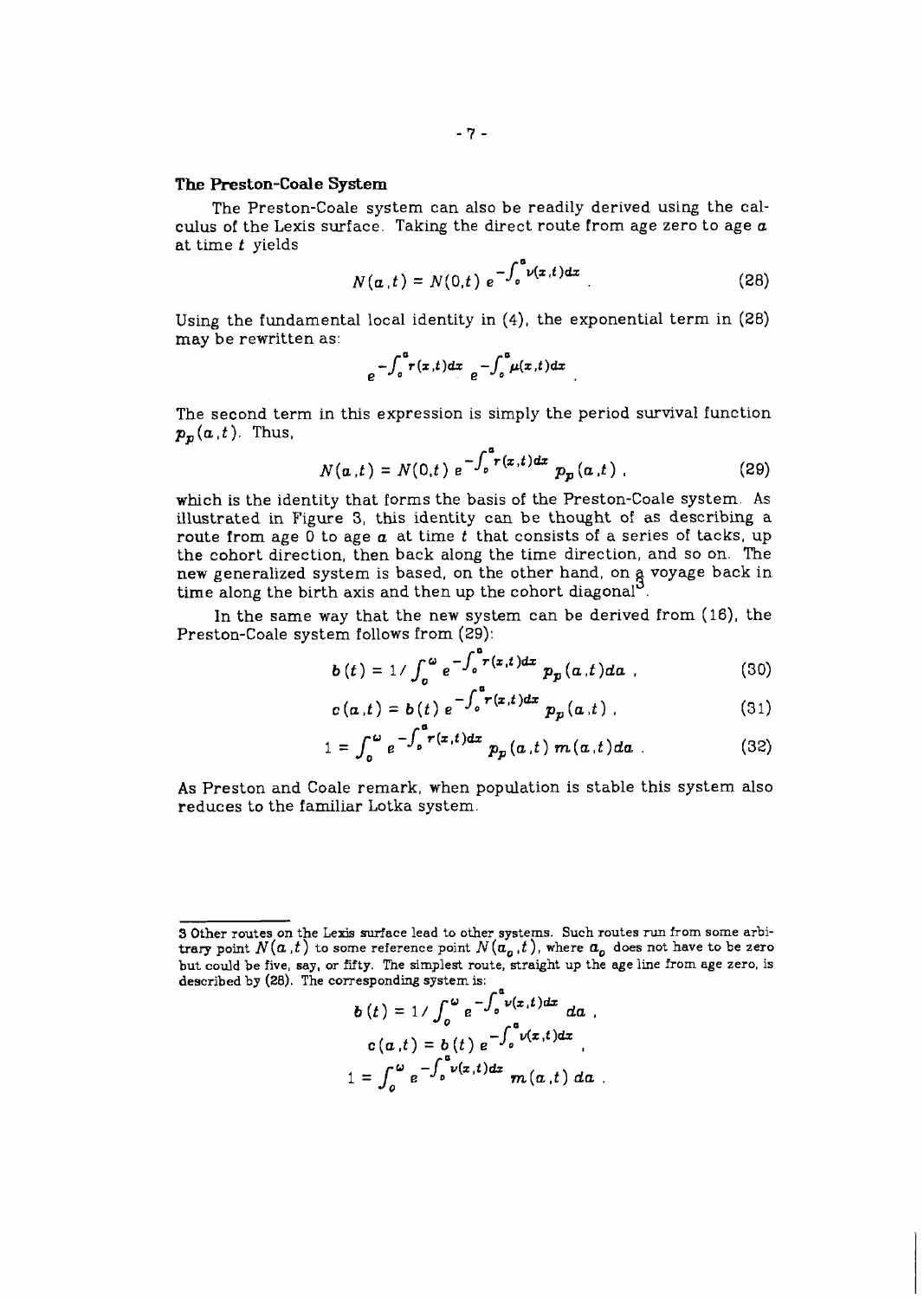

Figure 3. Two routes between  $N(0,t)$  and  $N(a,t)$  on a Lexis surface (viewed from above),

### The **Duality Between** the **Two** Systems

The equational form of the new general system is the same as that of the Preston-Coale system although the meaning of the symbols is quite different: the two systems are essentially complementary or dual to each other. Where Preston and Coale use  $r$  along the age axis, the new system uses it (as **g)** along the time axis. Where Preston and Coale use the period lifetable, the new system uses the cohort one. Preston and Coale require information on age-specific rates of population change, the new system requires information on rates of change of births over time.

The Preston-Coale system has been applied usefully to estimate various demographic statistics when two censuses are available (Preston and Coale 1982; and Preston 1983). In more advanced countries reliable birth series and cohort survival functions can be obtained, so that the new system might in principle also be used for estimation. The new system has the disadvantage that it asks for data from the past; but it has a certain convenience in that (26) provides a simple way of calculating the exponential involving  $g$ .

The basic identities underlying the two systems are  $(16)$  and  $(29)$ . Equating these identities gives a duality or correspondence between the period and cohort lifetables:

$$
e^{-\int_0^a r(z,t)dz} p_p(a,t) = e^{-\int_0^a g(y,t)dy} p_c(a,t) \qquad (33)
$$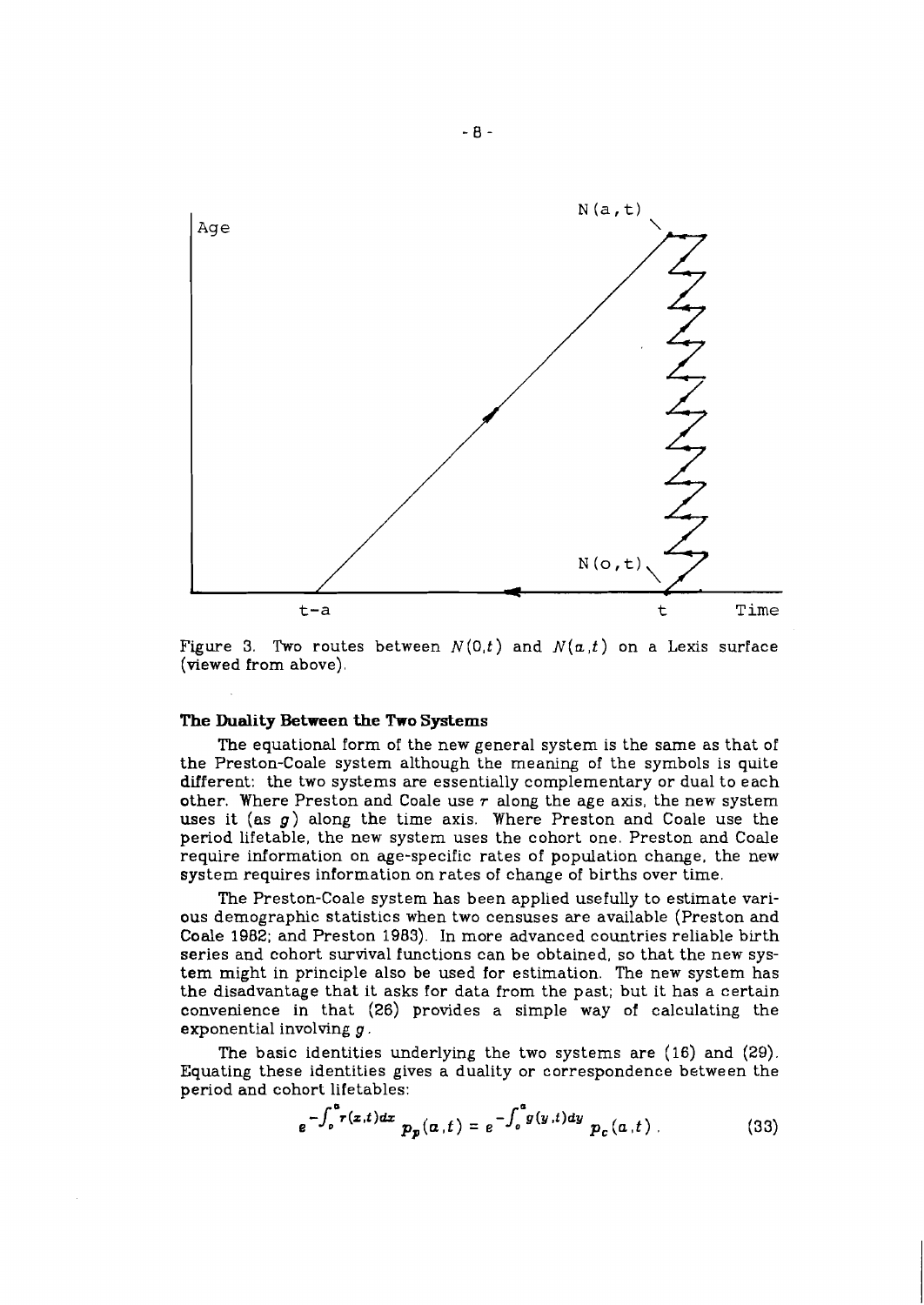This complementarity condition expresses a simple and general relationship between period and cohort lifetables that holds for any closed population (and that is readily generalized, as noted below, to any population). Where three of the functions  $r$ ,  $g$ ,  $p_p$  or  $p_c$  are available, the fourth can be deduced. Where all are available, *(33)* provides a consistency check on the data.

We can use *(33)* to express the period lifetable explicitly in terms of the cohort lifetable. Let  $\varphi(a,t)$  denote the intensity of change over time in the cohort survival function *p,* :

$$
\varphi(\mathbf{a},t) = [\partial p_c(\mathbf{a},t)/\partial t]/p_c(\mathbf{a},t) \tag{34}
$$

By substituting *p,* in *(15)* and the resulting expression in *(1)* and then using the product rule of differentiation, it can be shown that

$$
r(a,t) = g(a,t) + \varphi(a,t) \tag{35}
$$

Note that this identity implies that  $r$  will change over time if either the number of births changes or if mortality rates change. Multiplying *(33)*  through by its first term, and substituting  $\varphi$  for  $r - g$  yields:

$$
p_p(a,t) = p_c(a,t) e^{\int_0^a \varphi(x,t)dx}.
$$
 (36)

Horiuchi (see footnote 2 in Preston and Coale's **I982** paper) presents a similar result. In general studies, either *(33)* or *(36)* could be used to evaluate the error in using period instead of cohort lifetables.

#### **Three Time-Specific Averages**

The fundamental local identity

$$
\mu(a,t)=\nu(a,t)-r(a,t)
$$

looks similar in form to the basic time-specific identity

$$
\mathbf{d}(t) = \mathbf{b}(t) - \mathbf{r}(t) \tag{37}
$$

where  $d(t)$  is the crude death rate at time  $t$ ,  $b(t)$  is the crude birth rate and  $r(t)$  is the crude growth rate. The calculus of the Lexis surface permits a deeper correspondence to be drawn: the identity in (37) can be seen to follow from the fundamental identity *(4)* via three remarkable equivalences :

$$
d(t) = \int_{a}^{\omega} c(a,t) \mu(a,t) da
$$
 (38)

$$
b(t) = \int_{a}^{\omega} c(a,t) \nu(a,t) da
$$
 (39)

$$
\boldsymbol{r}(t) = \int_{0}^{\omega} c(a,t) \boldsymbol{r}(a,t) da \qquad (40)
$$

Knowing that

$$
\int_0^{\omega} c(a,t) \, da = 1 \tag{41}
$$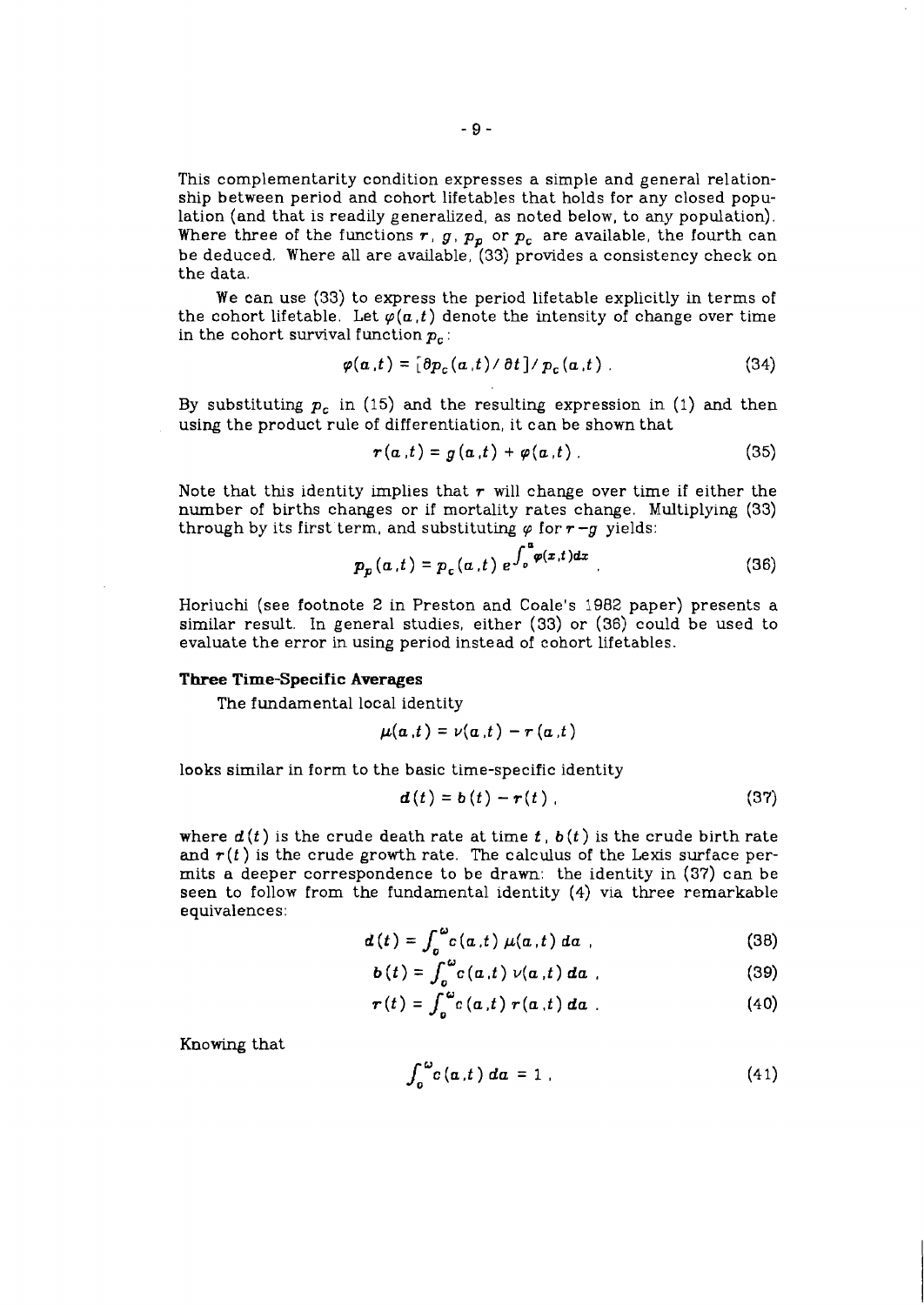$d(t)$ ,  $b(t)$ , and  $r(t)$  can be interpreted as population-weighted averages or population mean values of  $\mu(a, t)$ ,  $\nu(a, t)$ , and  $r(a, t)$ . Collectively, the three relationshps might be called the basic time-specific averages of demographic accounting.

Proof of (38), (39), and (40) and derivaticn of (37) from the fundamental local identity is as follows:

(i) To prove (38) note that, by definition,  $d(t)$  gives the proportional decrease, in the cohort direction where time and age increase in tandem, in the total size of a population. Formally,

$$
d(t) = -(\partial \{\int_{-\pi}^{\omega - x} N(a+x,t+x) da\}/ \partial x / \int_{0}^{\omega} N(a,t) da , \quad at \ x = 0.42)
$$

Reversing the order of differentiation and integration in the numerator (permissible here), and substituting (3) yields

$$
d(t) = \left(\int_0^{\omega} N(a,t)\mu(a,t) da\right) / \int_0^{\omega} N(a,t) da \qquad (43)
$$

which reduces via (18) to (38).

(ii) To prove (39), use the fact that  $N(\omega,t)$  is zero, so that

$$
\int_0^\omega (\partial N(a,t)/\partial a)da = N(\omega,t) - N(0,t) = -N(0,t)
$$

whence from (2)

$$
b(t) = N(0,t) / \int_0^{\omega} N(a,t) da = \int_0^{\omega} \nu(a,t) N(a,t) da / \int_0^{\omega} N(a,t) da
$$
 (44)

which is  $(39)$ .

(iii) To prove (40) note that, by definition,  $r(t)$  gives the proportional change over time in total population size:

$$
\boldsymbol{r}(t) = \left[\partial \left\{\int_{0}^{\omega} N(a,t) da\right\} / \partial t\right] / \int_{0}^{\omega} N(a,t) da
$$
 (45)

Reversing the order of differentiation and integration, and substituting (1) and (18) in the resulting expression, we obtain (40).

(iv) Finally, (37) follows easily from the fundamental local identity (4), simply by multiplying it through by  $c(a, t)$  and integrating over age.

### **Time-Specific Averages for Age Segments**

In addition to the relationship between  $\mu(a,t)$ ,  $\nu(a,t)$ , and  $r(a,t)$  at any age and time and the parallel relationship between  $d(t)$ ,  $b(t)$ , and  $r(t)$  across all ages at any time, an analogous relationship exists for any age segment of the population at any time. For a population at time  $t$ between the ages of  $\alpha$  and  $\beta$ , let the size of the population in the age segment be given by

$$
N_{\alpha\beta}(t) = \int_{\alpha}^{\beta} N(\alpha, t) d\alpha \tag{46}
$$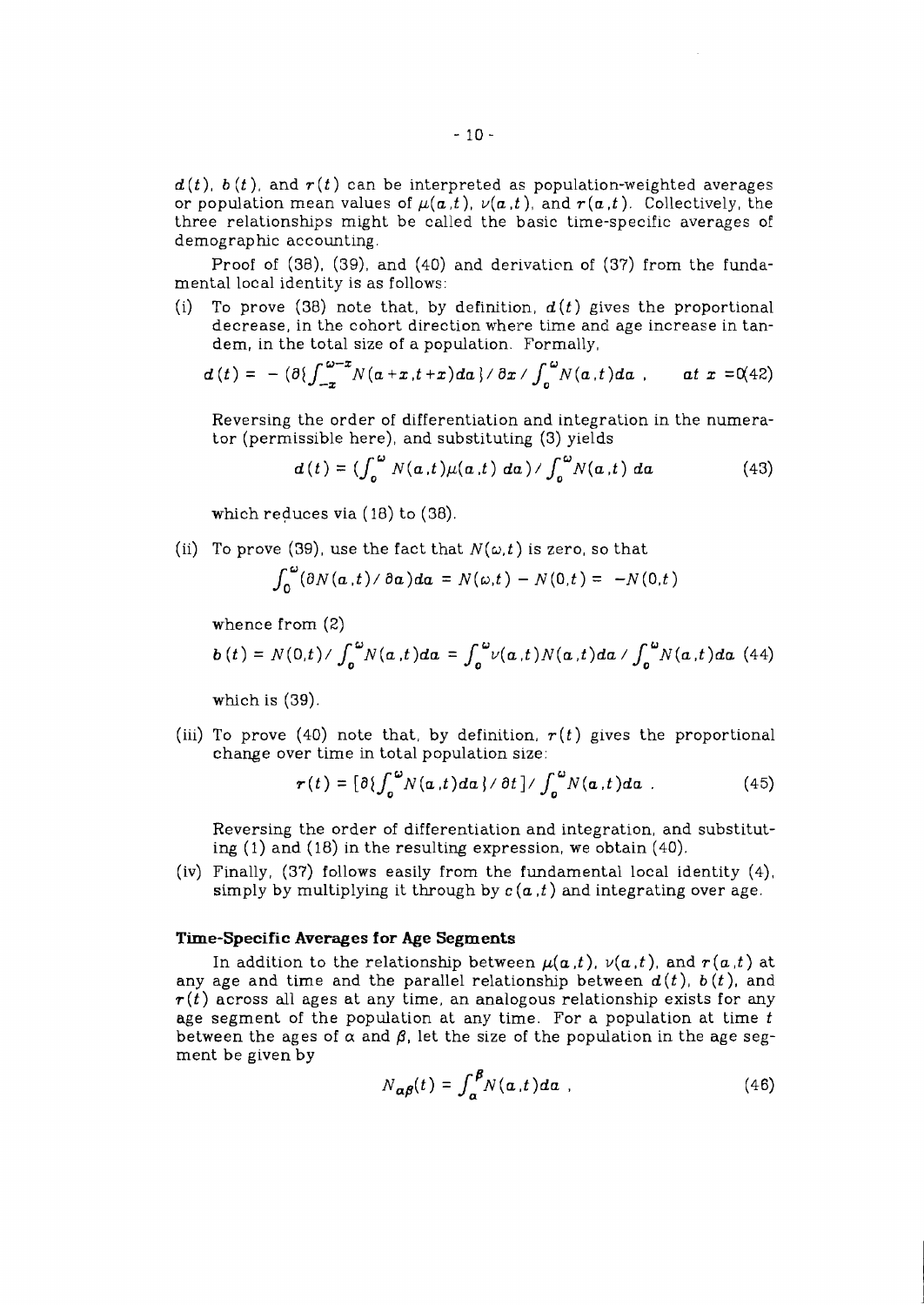let the age distribution of this age segment be described by

$$
c_{\alpha\beta}(\alpha,t) = N(\alpha,t) / N_{\alpha\beta}(t) , \qquad \alpha \le \alpha \le \beta , \qquad (47)
$$

and let the crude growth rate be denoted by

$$
r_{\alpha\beta}(t) = (\partial N_{\alpha\beta}(t) / \partial t) / N_{\alpha\beta}(t)
$$
 (48)

Define a generalized "birth" rate  $b_{\alpha\beta}(t)$  that represents the rate of net inflow into the population segment, i.e., the rate of inflow minus outflow:

$$
b_{\alpha\beta}(t) = (N(\alpha,t) - N(\beta,t))/N_{\alpha\beta}(t) \tag{49}
$$

Then, analogously to *(4)* and *(37),* the crude death rate in the population segment is given by:

$$
d_{\alpha\beta}(t) = b_{\alpha\beta}(t) - r_{\alpha\beta}(t) \tag{50}
$$

Furthermore, the proofs given above can also be readily extended to show:

$$
d_{\alpha\beta}(t) = \int_{\alpha_{\alpha}}^{\beta} c_{\alpha\beta}(\alpha, t) \mu(\alpha, t) \, d\alpha \quad . \tag{51}
$$

$$
b_{\alpha\beta}(t) = \int_{\alpha}^{\beta} c_{\alpha\beta}(a,t) \nu(a,t) da \qquad (52)
$$

$$
r_{\alpha\beta}(t) = \int_{\alpha}^{\beta} c_{\alpha\beta}(a \cdot t) \, r(a \cdot t) \, da \tag{53}
$$

These time-specific averages may be useful in estimating age composition and mortality rates of population segments for which data are sparse or unreliable, for example, the population above age *85.* In addition, the relationships may be useful in interpolating the values of  $c$  and  $\mu$ within narrower age segments, such as various five-year segments.

### **Migration**

Consider now a population open to migration. Define the net migration intensity,  $\gamma(a,t)$ , as the difference between in-migration  $I(a,t)$  and out-migration  $E(a, t)$  at age  $a$  and time  $t$ , normalized by population density:

$$
\gamma(\boldsymbol{a},t) = ((I(\boldsymbol{a},t) - E(\boldsymbol{a},t))/N(\boldsymbol{a},t) \qquad (54)
$$

The value of  $\mu$ , defined by (3), can no longer be interpreted as the force of mortality; in a population open to migration  $\mu$  equals the difference between the force of mortality,  $\mu'$ , and the net-migration intensity  $\gamma$ :

$$
\mu(\alpha, t) = \mu'(\alpha, t) - \gamma(\alpha, t) \tag{55}
$$

Consequently, the fundamental local identity becomes

$$
\mu'(\alpha,t)=\nu(\alpha,t)-r(\alpha,t)+\gamma(\alpha,t) \ . \qquad (56)
$$

To separate the effects of migration from the effects of mortality, *(55)*  can be substituted for  $\mu$  in all the relationships given above that involve  $\mu$ .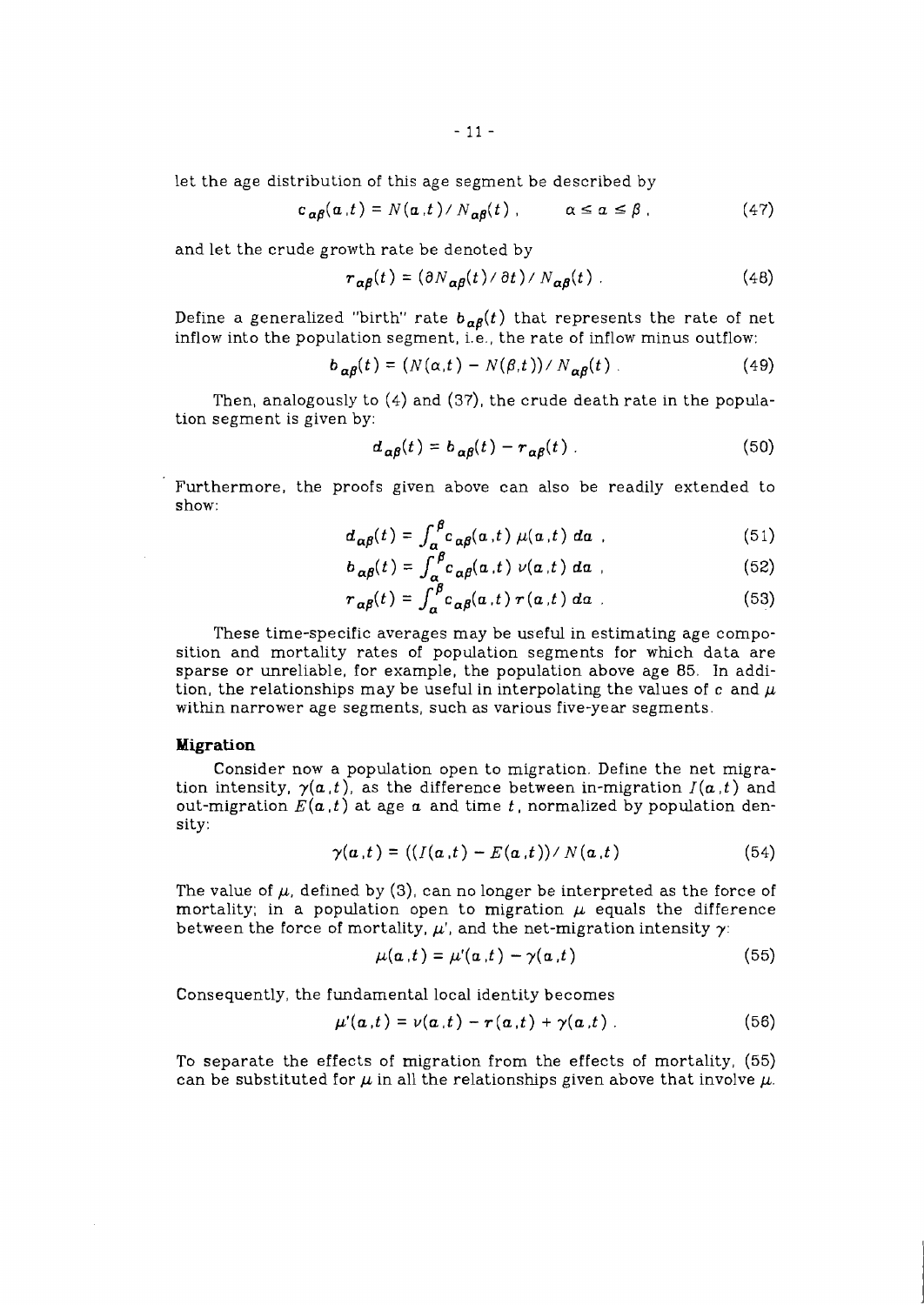In particular, note that in a population open to migration

$$
e^{-\int_{0}^{a} \mu(x, t-a+x)dx} = p_c(a,t) e^{-\int_{0}^{a} \gamma(x, t-a+x)dx}
$$
 (57)

and

$$
e^{-\int_{o}^{a} \mu(x,t)dx} = p_p(a,t) e^{\int_{o}^{a} \gamma(x,t)dx} \qquad (58)
$$

where  $p_c$  and  $p_p$  are the cohort and period survival functions. Hence, in each of the three equations of the new system and of the Preston-Coale system the survival function should be multiplied by the appropriate exponential term involving  $\gamma$ .

Equation (55) can also be used to generalize the fundamental timespecific identity and to derive a fourth time-specific average. Let  $\gamma(t)$ denote the crude net-migration rate at time  $t$ . Then, using the approach sketched above, it can be readily shown that

$$
\mathbf{d}\left(t\right) = \mathbf{b}\left(t\right) - \mathbf{r}\left(t\right) + \gamma\left(t\right) \tag{59}
$$

where

$$
\gamma(t) = \int_0^{\omega} c(a,t) \gamma(a,t) da. \tag{60}
$$

### **Discussion**

Until recently, much of demographic analysis and demographic estimation has been built upon stable population theory, and for a compelling reason. When a population is stable, the Lotka system gives a unique and explicit correspondence between individual life-cycle behavior (as represented by the standard fertility and morality functions) and the proportions at various ages in the aggregate population (as represented by the age distribution). Where demographic behavior is changing over time, this convenient correspondence fails, and the analyst is forced to choose uncomfortably between numerical simulation, and the assumption that the population somehow approximates stability--a particularly faulty assumption where transitional behavior is concerned.

In a general time-varying population, the aggregate age distribution at a certain time depends not only on life-cycle behavior at that time, but also on life-cycle behavior in the past. Theoretically then no corr'espondence between the age distribution at one time and life-cycle behavior at that time can exist, but a correspondence could be restored, providing information summarizing past demographic behavior were added. Remarkably, the Preston-Coale system shows that not only is the addition of information on present cohort-growth sufficient to restore the analytical correspondence between life-cycle behavior and the aggregate age distribution but the resulting expressions change only minimally the Lotka three-equation system. With the Preston-Coale system in hand, we might surmise that other information summarizing past behavior- perhaps the past birth sequence--may be sufficient to restore the correspondence between life-cycle behavior and the aggregate age distribution. The new generalized system shows that indeed this is the case;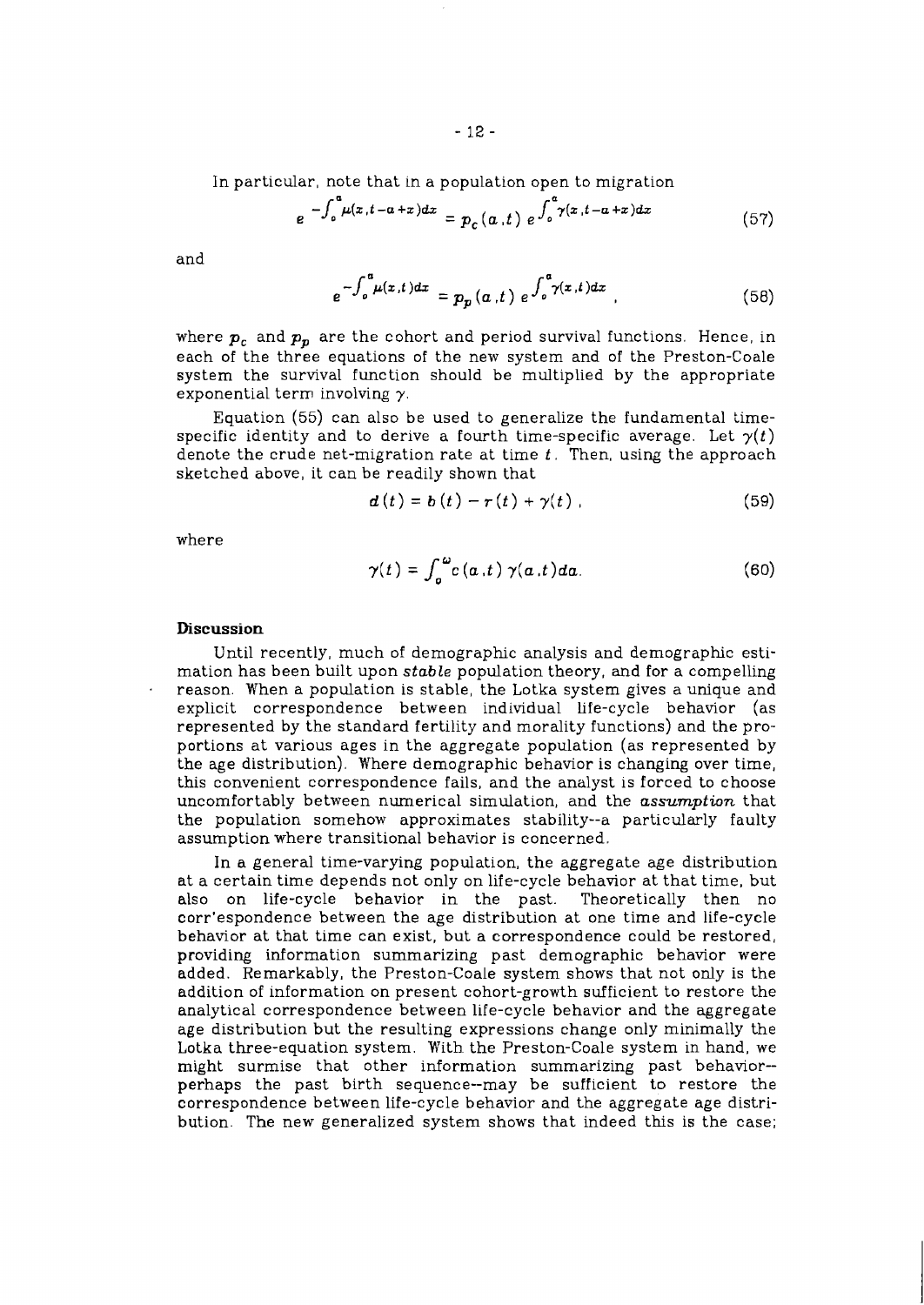and once again the additional information necessary can be incorporated with only minor changes to the standard Lotka system.

Where repeated censuses are available, the Preston-Coale system is useful in demographic estimation. Where the past birth sequence is available or can be indirectly reconstructed, the new generalized system may also be useful for estimation. Other identity systems in this paper--the period-cohort duality and the time specific averages for example--may have similar use. Indeed, increasingly it becomes possible to "triangulate" upon unknown qualities from several directions, using different data sources and different identities $4$ .

It may well be that the new generalized system will find its main application in theoretical investigations. For instance, Arthur (1982) used a discrete form of the characteristic equation **(22)** to prove the weak and strong ergodic theorems of demography. Where population patterns are changing in some regular fashon--as with the fertility or mortality transition say, or with the "Chinese" constant-birth policy case--the new system may be especially useful in demonstrating the time-varying implications.

Finally, notice that all the relationships presented in this paper are either definitions or accounting identities. They could be applied to any population where entry and exit depend on age (or duration) and time, including, for example, populations of married men, small business, machine tools, or vintage wine<sup>D</sup>.

#### **Conclusion**

The concept of a Lexis surface is useful in unifying the major ideas of the theory of population dynamics. Local changes are described by the intensities  $r$ ,  $\mu$ , and  $\nu$ . Changes from one point to some distant point are readily calculated by "navigating" on the Lexis surface using the calculus of line integrals. All the major relationships of single-region human population dynamics can be derived withn the framework, including the fundamental local identity, the von Förster equation, the Lotka stable population system, the Preston-Coale system, the new generalized system, the Lotka-Volterra integral equation, the duality between period and cohort lifetables, the basic time-specific identity, and the basic time-specific averages for the entire population and for any age segment within it.

#### **Acknowledgments**

The authors have benefited from correspondence and conversations with Ansley Coale, Griffith Feeney, Shro Horiuchi, and Samuel Preston.

**<sup>4</sup>** For example, we can take different sightings on  $b(t)$  and cross-check estimates using expressions given in **(17), (20), (30)** and **(39).** (See Preston **1983.)** 

**<sup>5</sup>** Severel caveats are in order here. For certain animal populations, the relationshps may not capture critical factors such as seasonality or a predator-prey interaction. For other pe pulatiom, the variables that are used in the relationshps may not be the essential ones: the maternity function  $m(a,t)$ , for example, may not be helpful in characterizing a population where "births" are controlled by a decision maker. Also the continuously differentiable Lexis surface may not appropriately represent the dynamics of a small population, especially in a turbulent environment.